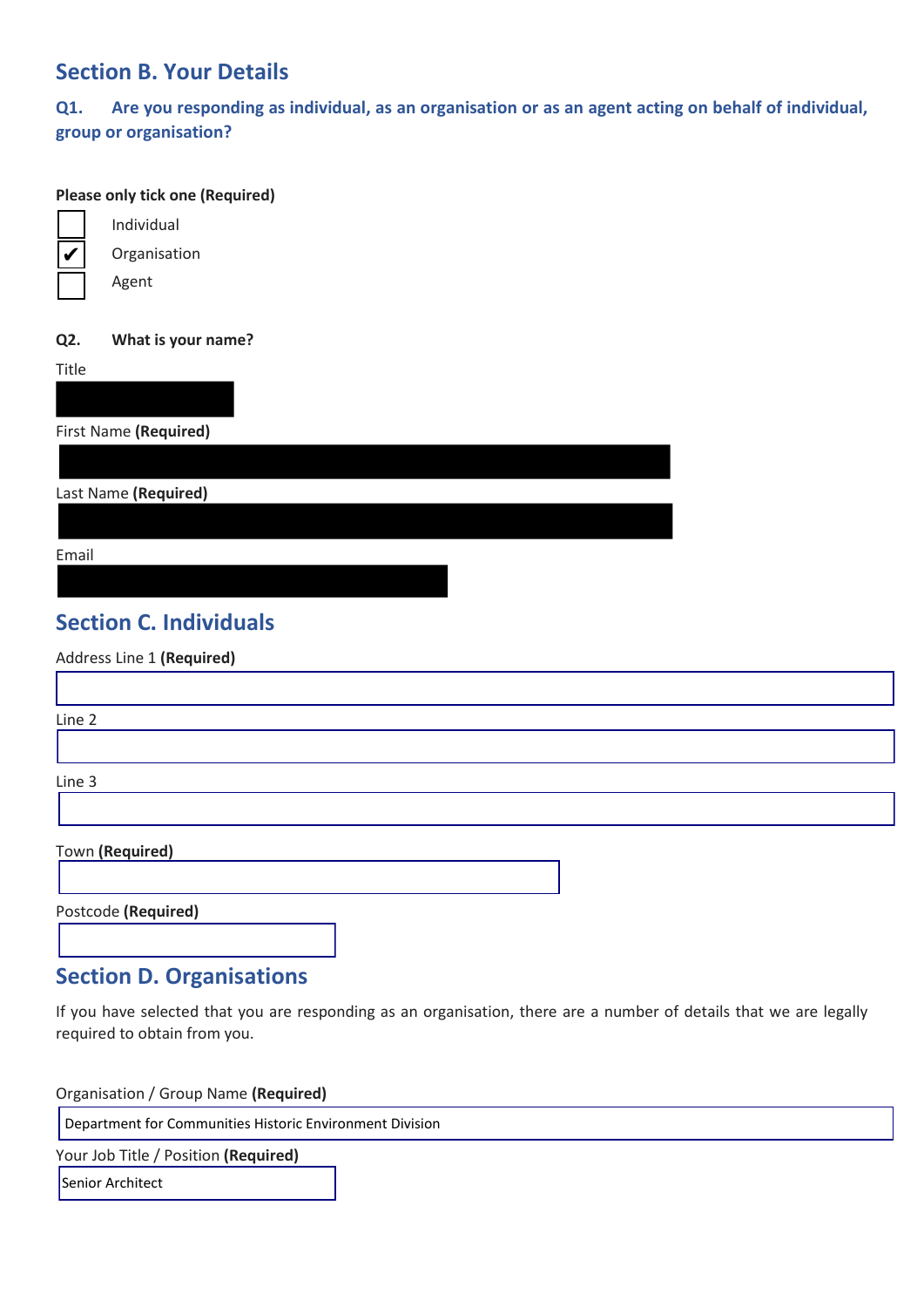Organisation / Group Address (if different from above)

| Address Line 1 (Required) |  |
|---------------------------|--|
| Nine Lanyon Place         |  |
| Line 2                    |  |
| Town Parks                |  |
| Line 3                    |  |
|                           |  |
| Town (Required)           |  |
| Belfast                   |  |
| Postcode (Required)       |  |
| BT1 3LP                   |  |
| <b>Section E. Agents</b>  |  |

If you have selected that you are responding on behalf of another individual, organisation or group there are a number of details that we are legally required to obtain from you.

Please provide details of the individual, organisation or group that you are representing. **(Required)**

| <b>Client Contact Details</b>                                                                       |  |
|-----------------------------------------------------------------------------------------------------|--|
| Title                                                                                               |  |
| First Name (Required)                                                                               |  |
| Last Name (Required)                                                                                |  |
|                                                                                                     |  |
| Address Line 1 (Required)                                                                           |  |
|                                                                                                     |  |
| Line 2                                                                                              |  |
|                                                                                                     |  |
| Line 3                                                                                              |  |
|                                                                                                     |  |
| Town (Required)                                                                                     |  |
|                                                                                                     |  |
| Postcode (Required)                                                                                 |  |
|                                                                                                     |  |
| Would you like us to contact you, your client or both in relation to this response or future<br>Q2. |  |
| consultations on the LDP?                                                                           |  |
|                                                                                                     |  |

**Please only select one.**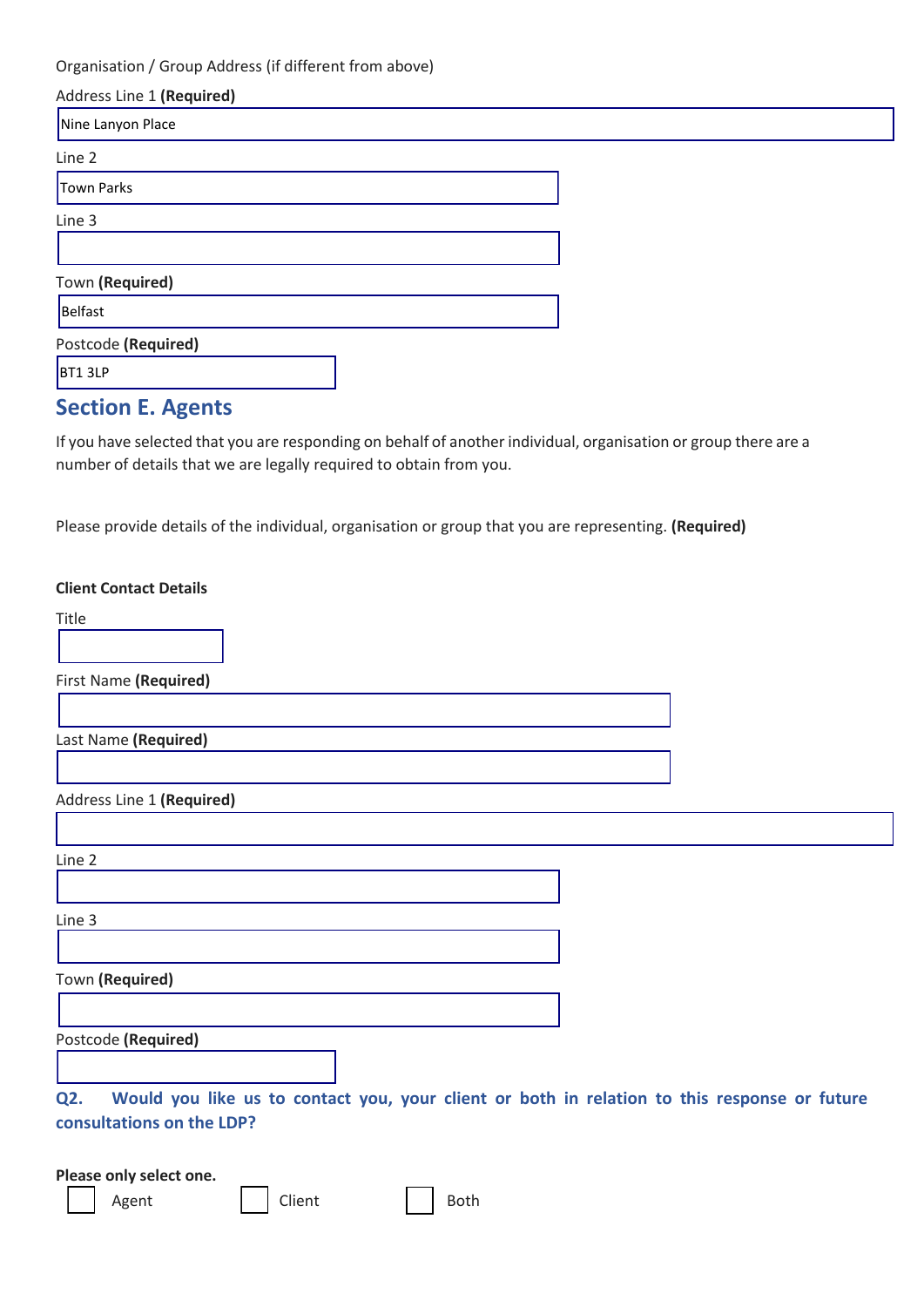## **Section F. Soundness**

In this section we will be asking you to specify which proposed modification you consider to be unsound. **This consultation is not an opportunity to add to previous representations or to make new comments on parts of the original draft Plan Strategy not subject to change.**

**Note: Complete this section in relation to one proposed modification only.** If you wish to inform us that more than one modification is unsound each additional response should be listed on a separate sheet.

**If you consider that the proposed modification is unsound and does not meet one or more of the tests of soundness below, you must indicate which test(s) you consider it does not meet, having regard to Development Plan Practice Note 6 available at:**

https://www.pacni.gov.uk/sites/pacni/files/media-files/LDPexam%20-%20May%202017.pdf

**Please note if you do not identify a test(s) your comments may not be considered by the Independent Examiner.**

# **Which proposed modification are you commenting on?**

This response should relate to only one proposed modification. If you wish to inform us that you consider more than one proposed modification is unsound, you can submit further representations by completing and submitting additional copies of this section.

#### **Relevant Proposed Modification Reference Number (Required)**

PM-161

**(continued on next page)**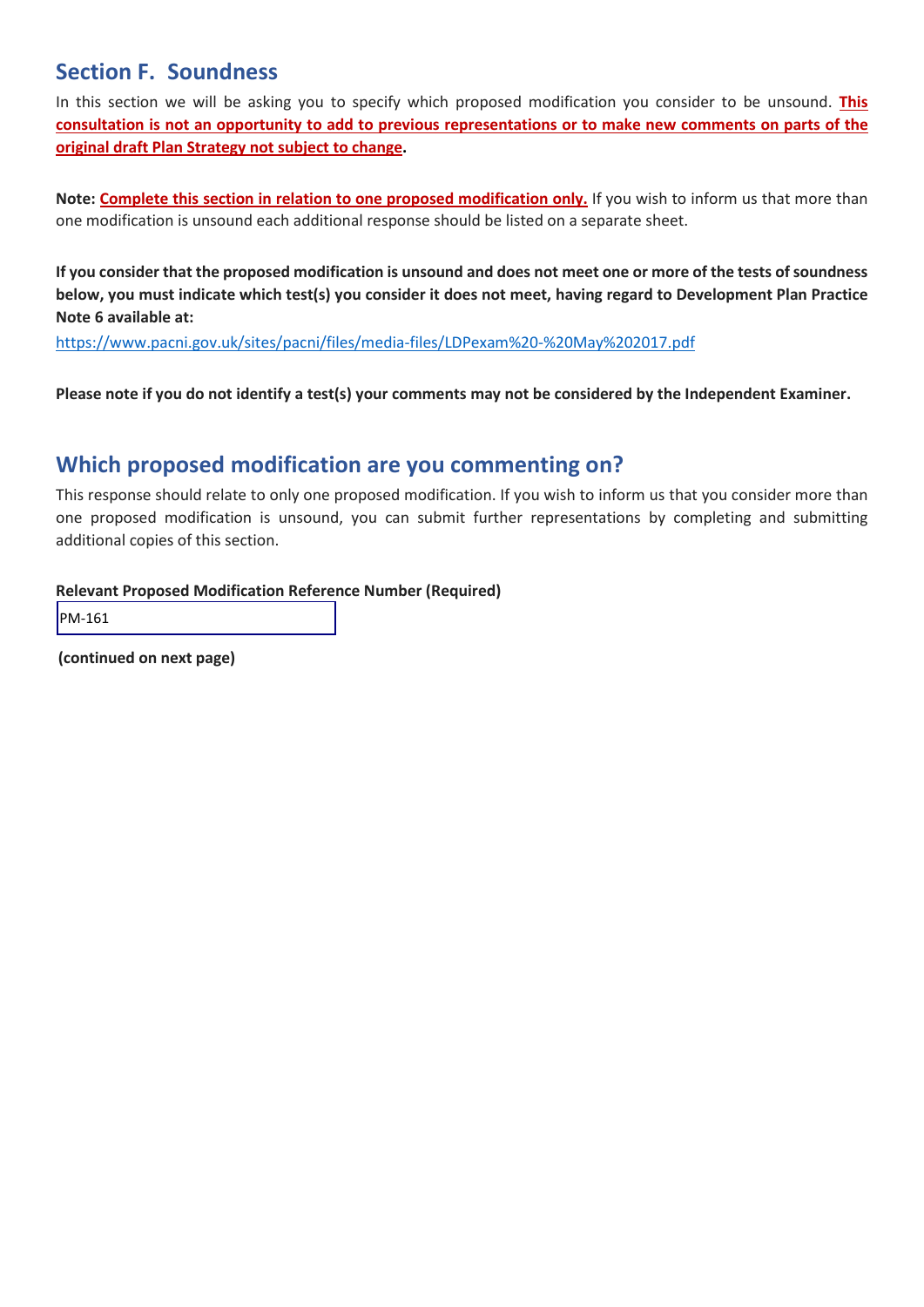### **Tests of Soundness (Required – please tick all relevant tests of soundness)**

### **Procedural tests**

- P1. Has the plan been prepared in accordance with the Council's timetable and the Statement of Community Involvement?
- P2. Has the Council prepared its Preferred Options Paper and taken into account any representations made?
- P3. Has the plan been subject to Sustainability Appraisal including Strategic Environmental Assessment?
- P4. Did the Council comply with the regulations on the form and content of its plan and on the procedure for preparing the plan?

#### **Consistency tests**

- C1. Did the Council take account of the Regional Development Strategy?
- C2. Did the Council take account of its Community Plan?
- C3. Did the Council take account of policy and guidance issued by the Department?

 C4. Has the plan had regard to other relevant plans, policies and strategies relating to the Council's district or to any adjoining Council's district?

#### **Coherence and effectiveness tests**

CE1. The plan sets out a coherent strategy from which its policies and allocations logically flow and where cross boundary issues are relevant is it in conflict with the plans of neighbouring Councils.

CE2. The strategy, policies and allocations are realistic and appropriate having considered the relevant alternatives and are founded on a robust evidence base.

CE3. There are clear mechanisms for implementation and monitoring.

CE4. The plan is reasonably flexible to enable it to deal with changing circumstances.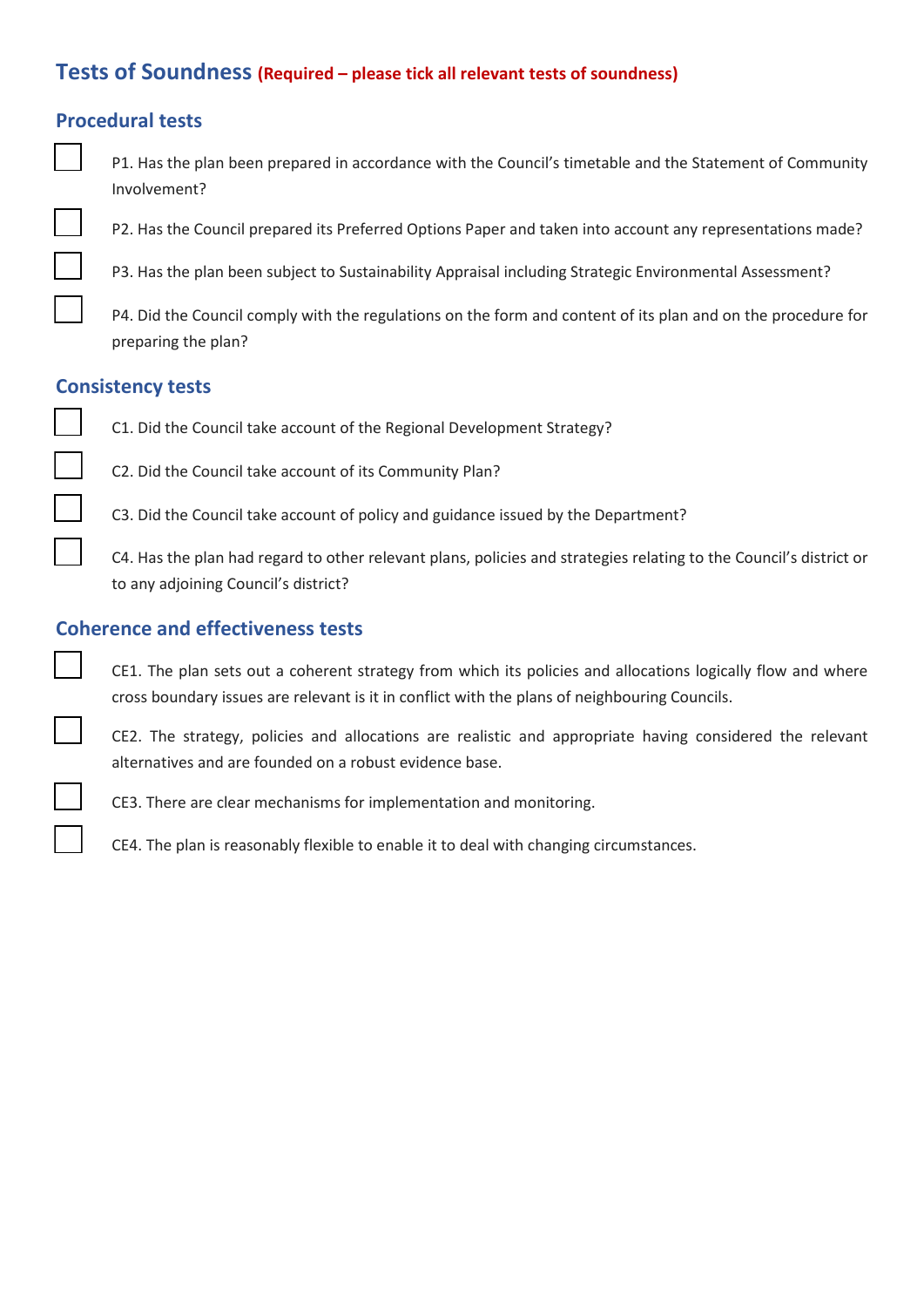Please give full details of why you consider the proposed modification to be unsound having regard to the test(s) you have identified above. Please be as clear and concise as possible.

Please see accompanying representation dated 25th February 2021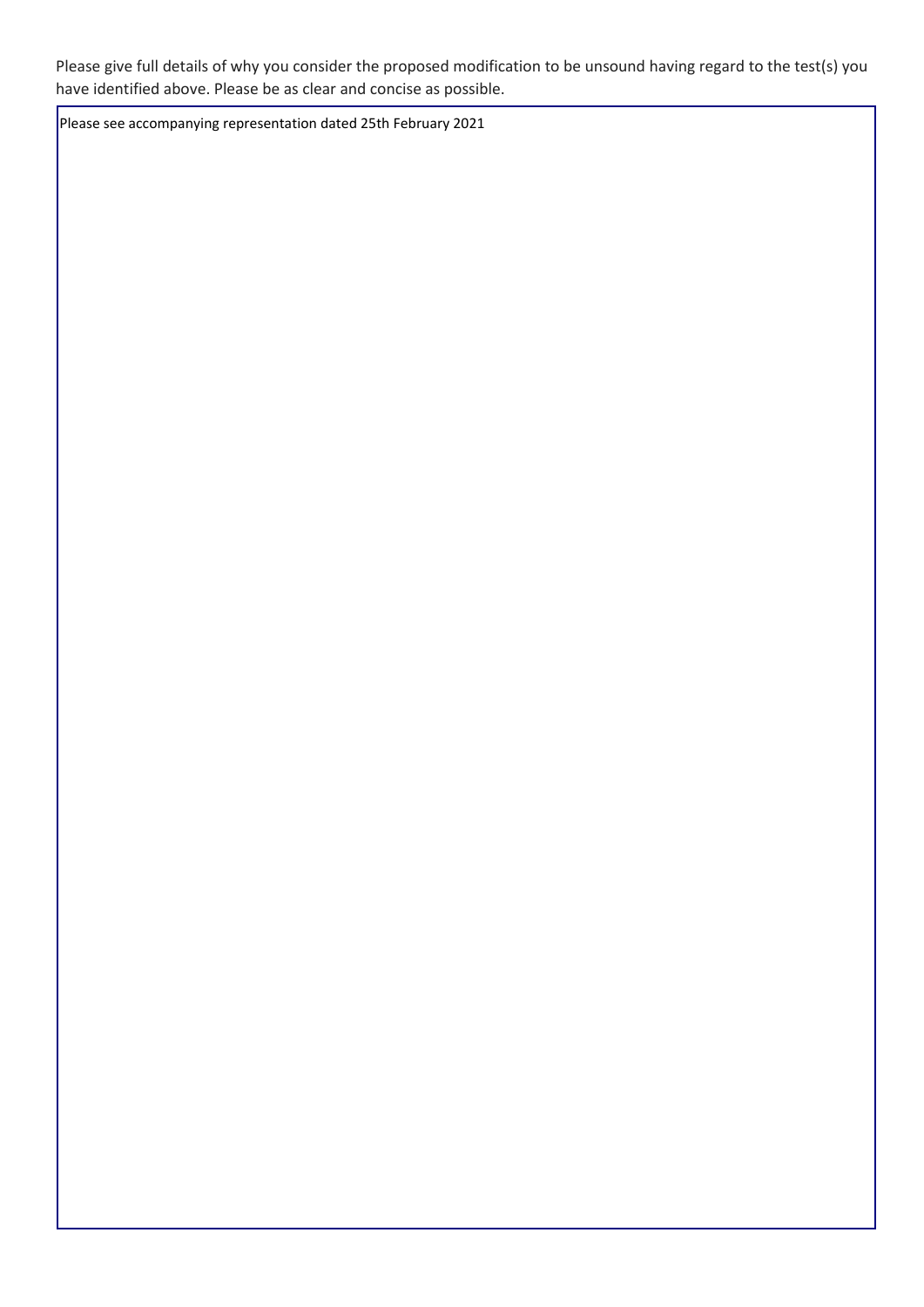If you consider the proposed modification to be unsound, please provide details of what change(s) you consider necessary to make the proposed modification sound. Please be as clear and concise as possible.

Please see accompanying representation dated 25th February 2021

Signed:

Date:

25/02/2021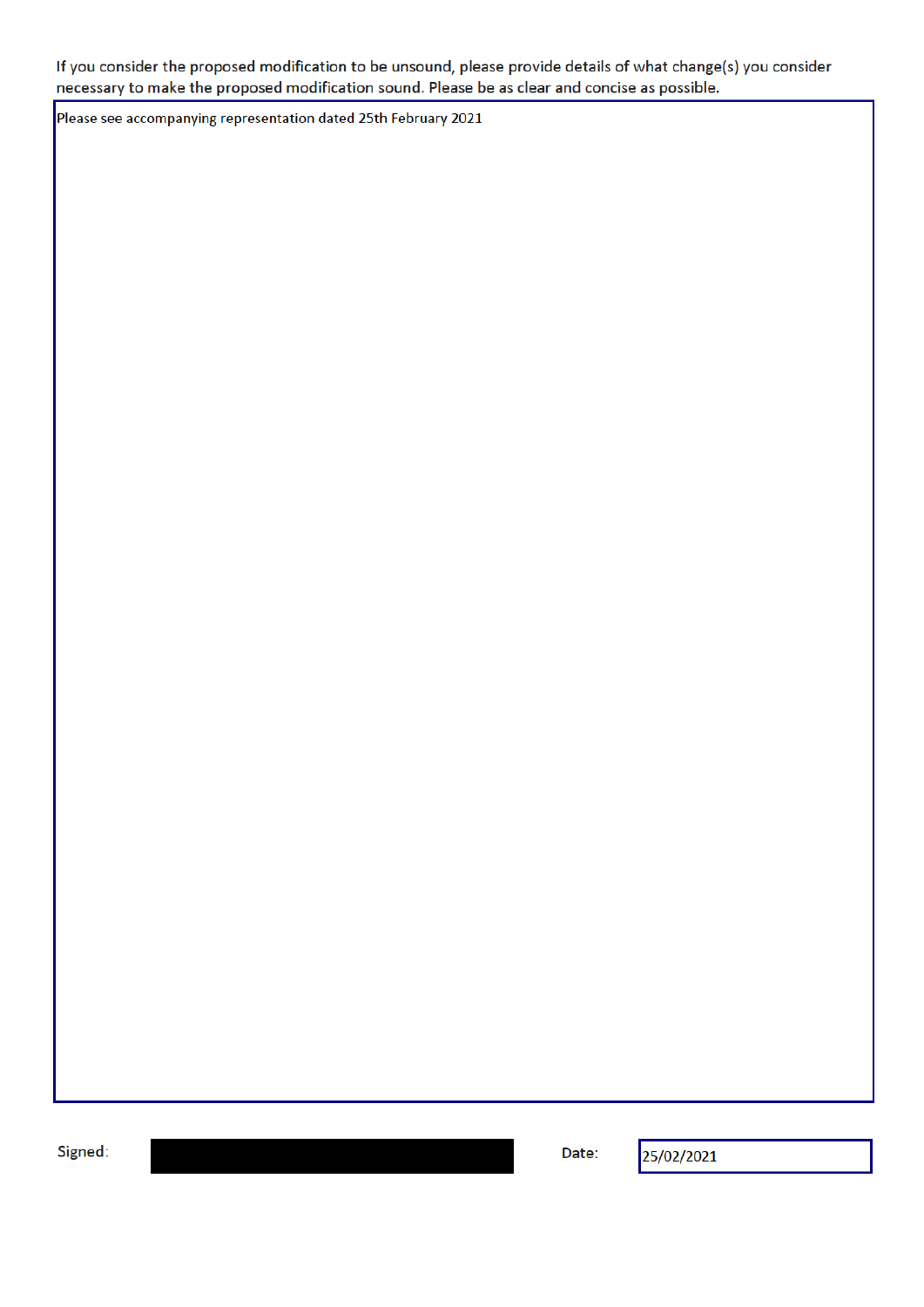

25th February 2021

### **Historic Environment Division submission**

**This representation relates to the Mid and East Antrim Borough Council, Local Development Plan 2030 Draft Plan Strategy, Schedule of Proposed Modifications, (January 2021) and the Addendum to the Draft Sustainability Appraisal.** 

Historic Environment Division (HED) has reviewed the Schedule of Proposed Modifications and Addendum to the Draft Sustainability Appraisal. The proposed changes made in response to issues raised in our representation on the draft Plan Strategy (MEA-DPS-008) are welcomed and are considered to be 'sound'.

### Technical Supplement 1 Monitor & Review

The proposed modification (PM-161) to Monitoring Indicator 26, to include monitoring of approved demolition of listed buildings, contrary to the advice of DfC HED, is welcomed.

To demonstrate the effectiveness of the Plan Strategy to achieve its objectives for the historic environment, as referred to in our representation and to provide the basis to trigger any requirement to amend the strategy, policies and proposals, HED also considers it is critical to monitor:

 Planning decisions determined against statutory consultee advice and/or recommendations throughout the Plan period.

HED seeks to clarify that this monitoring indicator while pertinent to Monitoring Indicator 26 as outlined in our representation, is also applicable to all planning applications impacting the historic environment which require HED statutory consultation advice. In the interests of providing sound evidence, to demonstrate the effectiveness of the plan to achieve its historic environment objectives, through annual reporting and the five year review, HED strongly recommends its inclusion, within the scope outlined above, as a key and robust monitoring indicator.

We defer to our representation, for issues raised in relation to the historic environment which have not been addressed as part of the Proposed Modifications Consultation.